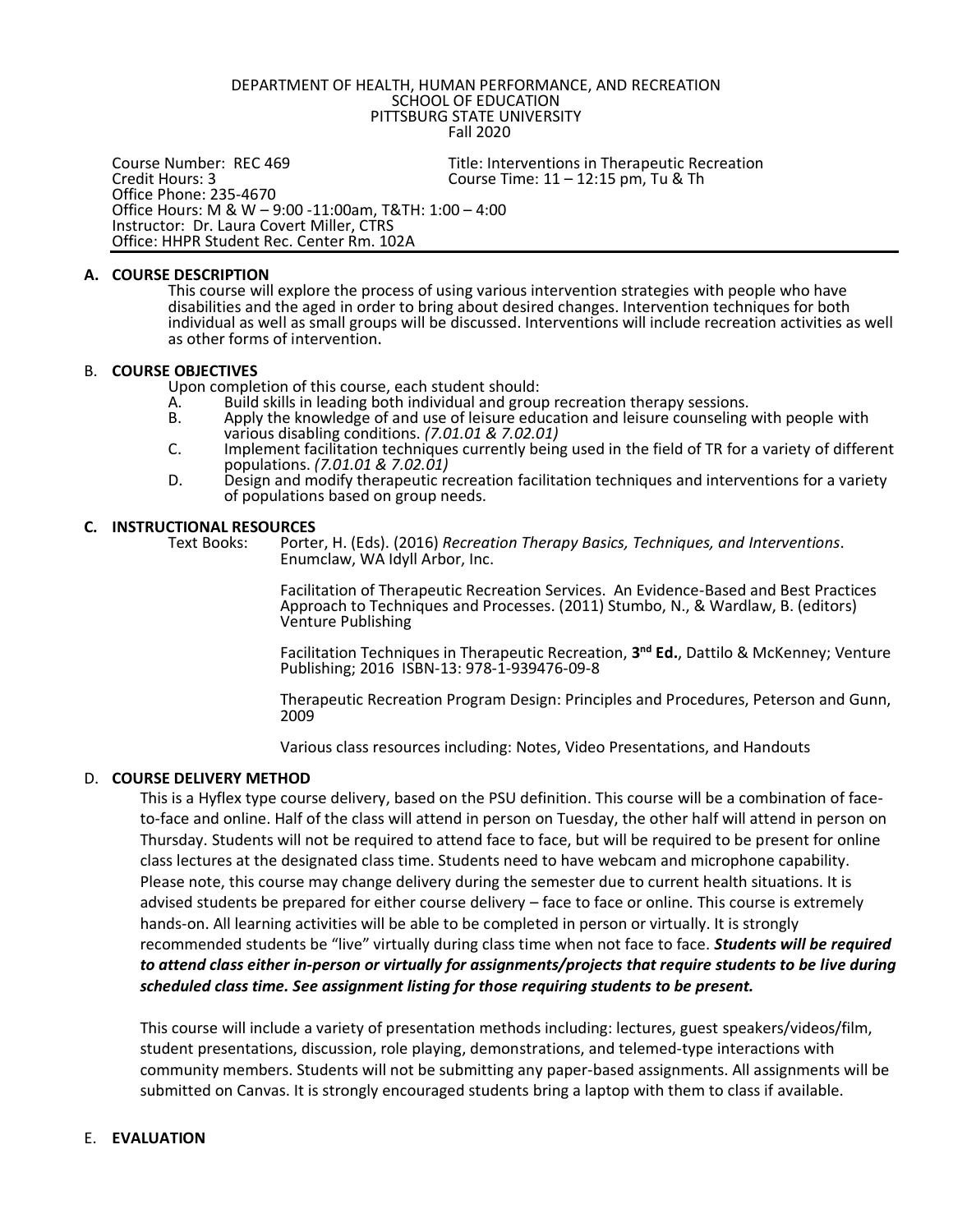- A. *Tests*: There will be a mid-term exam and a comprehensive final. Tests will be on Canvas and timed. Exams will all be multiple choice and reflective of the Certified Therapeutic Recreation Specialist exam. If a student requires accommodations, please discuss with Dr. Covert Miller prior to the exam date. **Mid-Term exam – 50 points/Final Exam – 50 points**
- *B. Community-Based Programming*: Students will prepare and lead TR interventions for consumers of New Hope and/or Mosaic. The project will last six - eight weeks. Activities will be led via Zoom or another virtual platform. Student groups may meet in the gym and/or the classroom lab. Students will be assigned to groups dependent upon their assigned day for face to face lecture. Students who are not present for planning and presenting days will have points deducted from the final grade. The programming will be based on Special Olympics Unified Fitness. Students must create their interventions to have a fitness component. The interventions must also be teamwork-based – a partnership between the student and the athlete to complete tasks. Students are not always to be "leading" the activities. *Students are expected to be present for all community-based programming planning and implementing, whether virtual or face to face.*

### *Students will be required to submit an outline of their activities a week ahead of their scheduled leading day for review and edits.*

A reflection at the end of the project is to be written discussing benefits, the importance of the interventions, struggles, what was learned from this experience, etc. Specific details and dates will be discussed in class. **50 points possible**. (7.02.01)

C. *Leisure Education Presentation*: Students are to choose one leisure education activity to implement in class. The activity should address one of the four contents of the leisure education model. The activity MUST be a minimum of 20 minutes, no more than 25 minutes. Students should be able to express an understanding of the leisure education components and benefits to the individuals. *ALL groups must be ready to present on the given due date. Students will be placed in groups dependent upon their assigned day for face to face lecture. Students must be prepared to deliver their content both face to face and to students viewing with the online platform.* Each individual within the group must be actively involved in planning and implementing the activity. Groups need to be well organized, prepared, clear with explanations, and able to answer any questions that may arise. *Students who choose not to attend class face to face will still be required to virtually implement their leisure education activity to the rest of the class. Students are expected to be present for all leisure education groups, whether virtual or face to face.* **Worth up to 30 points**.

The following must be submitted by ALL members via Canvas prior to class:

- The name of the Leisure Education Activity
- What area of the Leisure Education model does the activity address.
- One goal
- Three discussion points/group processing discussion questions
- D. *TR-iffic Field Day 2.0*: Students will be responsible for planning virtual/off-site field day events/activities held for special populations in the Pittsburg and surrounding areas. Students are responsible for creating the activities, utilizing platforms to implement the activities, and finding ways to encourage participants to be active. *The event date is Thursday Nov.5th, 2020*. This event will be held in partnership with Special Olympics of Southeast Kansas. *Students are expected to be present for all planning and implementation of each step of the event throughout the semester, whether virtually or face to face. Students who are online or on their designated online days, students will still be required to be virtually present for planning and "implementation" days.* **Worth up to 50 points**.

Students will be graded on involvement in planning, creating, and utilizing platforms to implement activities.

E. *TR-Iffic Field Day Reflection*: Students will be required to write a one-page reflection after the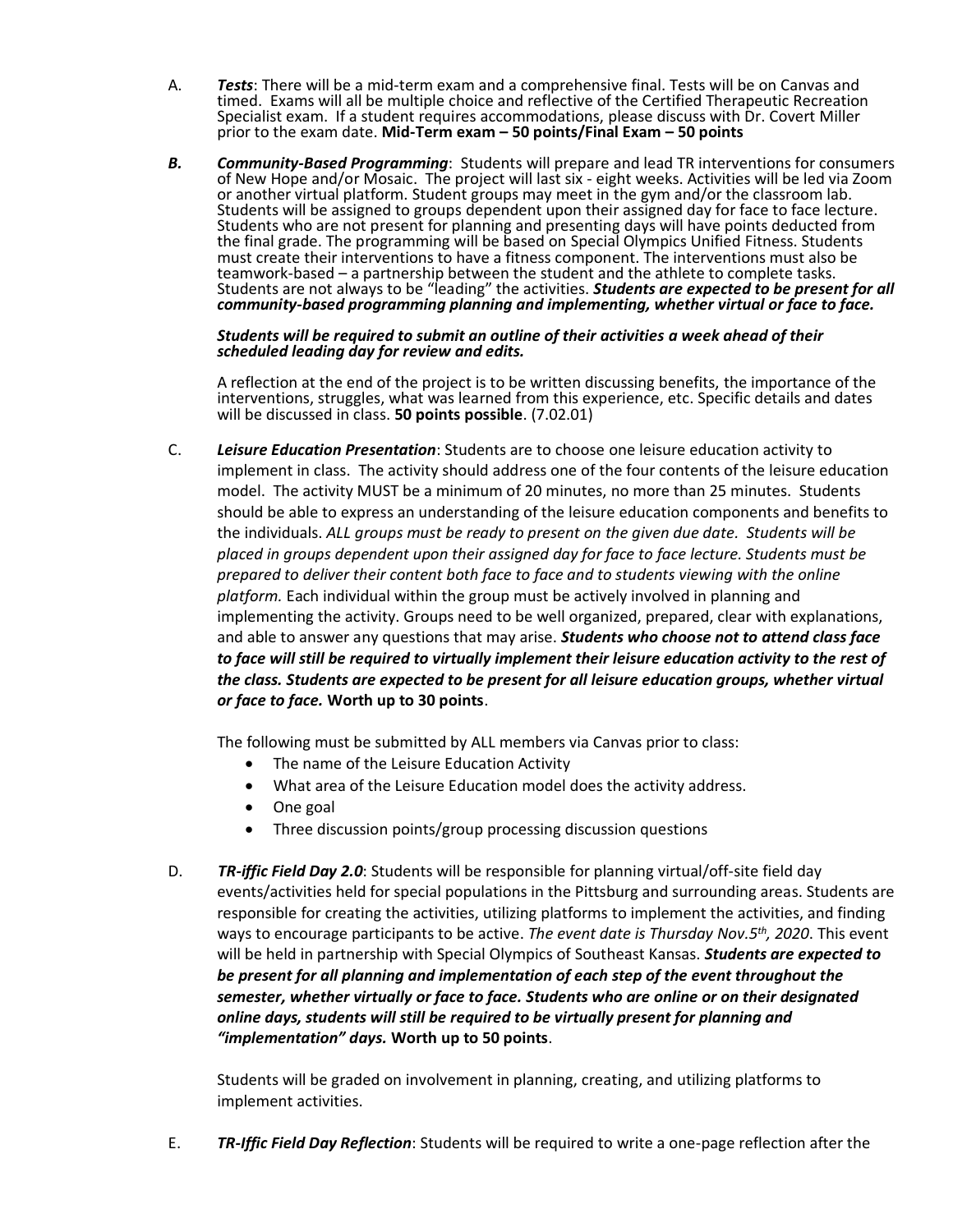TR-Iffic Field Day is completed. Discussion points will be posted on Canvas to guide the reflection. The reflection will be due Tuesday Nov. 10th, 2020. Document **worth up to 10 points**.

- F. *Activity Resource Book*: Students will be responsible for creating a portfolio of the activities completed in class. Those activities include those led by the professor, led by classmates (including community interventions and TR-iffic Field Day activities) and led by guest speakers. A form will be posted on Canvas for students to complete after each week's intervention. Days may have more than one activity but all activities need to be included and have their own sheet. Resource book is to be submitted on Canvas. **Portfolio worth: 20 pts**. Due Dec. 3rd, 2020.
- G. *In-class related assignments:* Assignments may be given in class related to course content. All assignments will be submitted via Canvas.
- H. *Attendance*: Attendance will not be mandatory. Students will have the option to complete the course online. Please note, assignments, tests, quizzes, and projects may be completed during class time. Students must consider this and their preferred learning method before deciding the preferred method. During schedule class time, whether in person or online, Dr. Covert Miller implements various in class learning activities associated with the day's lesson. These lessons can be completed in the classroom or synchronously online. *Students will be required to attend class either in-person or virtually for assignments/projects that require students to be live during scheduled class time. If students choose to attend FULLY online, this must be discussed with the course instructor by the second week of class.* See assignment listing for those requiring students to be present.

*Assignments are expected to be submitted on-time, regardless of a student attending face-toface or online. Please see "Additional Requirements/Considerations for Online Participation" below prior to making decisions about class attendance/participation.*

*Assignments are expected to be submitted on-time, regardless of a student attending face-to-face or online. Assignments given are to help students learn the material and practice the material learned. If students become behind on submitting assignments, this could potentially hurt overall major course assignments. The assignments build to the major course assignments.* **Any assignments handed in late will receive 1 point off per day until received.**

Grades will be earned as follows:<br>A= 90-100% B= 89-80% C= 79-70% A= 90-100% B= 89-80% C= 79-70% D=69-60% F= Below 59% *Do not ask about bumping grades. If the final grade is borderline, class participation and timeliness of assignment submissions will help decide the final grade.*

Syllabus supplement and academic dishonesty policy can be found at: [https://www.pittstate.edu/registrar/\\_files/documents/syllabus-supplement-fall-2020-updated-7-17-20.pdf](https://www.pittstate.edu/registrar/_files/documents/syllabus-supplement-fall-2020-updated-7-17-20.pdf)

# **Considerations for Fall Semester 2020**

**University Policy:** In response to the guidelines put in place by local, state, and federal Health Departments, several policies have been put into place by the University to provide as much safety and flexibility as possible. One such policy that will be enforced in this class is the requirement that all students wear a face mask [\(pittstate.edu/coronavirus](https://www.pittstate.edu/office/health-services/coronavirus/index.html) > PSU Face Mask Policy). Students will be required to abide by these policies; students failing to do so will be asked to leave class until back in compliance. For a list of all policies and resources put in place by the University in response to COVID-19, go to<https://www.pittstate.edu/office/health-services/coronavirus/index.html>

**Office Hours:** Office hours will be held virtually. If a student needs to meet with Dr. Covert Miller in person, students will be required to make an appointment. Upon the student arrival, students are required to check in with the HHPR offices. They will then be allowed to come to Dr. Covert Miller's classroom.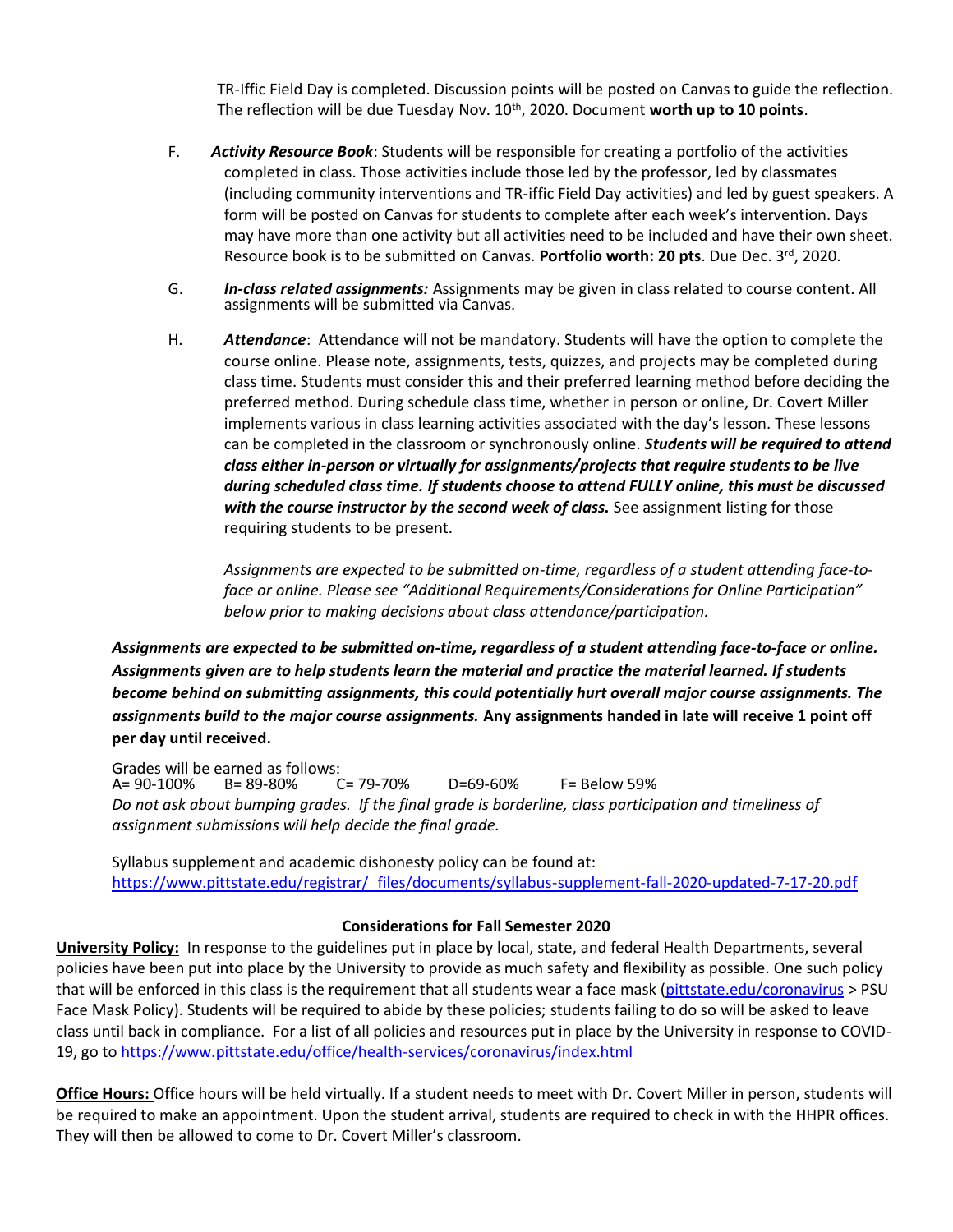**Social Distancing:** Students are expected to follow social distancing guidelines when in the classroom. This includes maintaining six-feet of distance between students and the instructor. Students are not to share personal items and are expected practice proper hygiene. All assignments will be submitted via Canvas. No in-class paperwork will be handedin. Equipment used during interventions will be wiped down after use.

**Additional Requirements/Considerations for Online Participation:** Due to the current social distancing policies, there are several alterations to the syllabus for those who cannot or do not wish to attend face-to-face lectures. If you are unable to meet any of these requirements, please speak with the instructor as soon as possible to discuss your options.

- *1.* In-person attendance is *not mandatory*. Live lectures will be simulcast and recorded using Zoom (or equivalent). If you are uncomfortable or unable to attend a face-to-face lecture, you are welcome to participate in the lecture during normal class time via Zoom or view it on your own time and email questions to the instructor. *Students will be required to attend class either in-person or virtually for assignments/projects that require students to be live during scheduled class time. See assignment listing for those requiring students to be present. Students must understand this course is very hands-on learning. The activities can be completed face to face and virtual, but "live" attendance virtually is strongly recommended.*
- *2.* Quizzes, tests, presentations, and certain assignments will be available online; however, *they may take place during normal class times so you must be prepared to sign in and take them at that time or participate at that time from wherever you are located. Assignments are expected to be submitted on-time, regardless of a student attending face-to-face or online.*
- 3. In order to participate in this class online, there are several additional requirements that are not necessary for face-to-face:
	- a. Windows PC or a computer capable of running Windows software.
	- b. Access to a webcam is required. Quizzes and tests may be administered using Respondus Monitor at the instructor's discretion. This software is a tool used to prevent academic dishonesty and requires the use of a webcam. In the past, an iPad has NOT been able to serve this function, so either a notebook computer with an integrated camera (e.g. Microsoft Surface Pro) or a USB plug-in version should be sufficient. The instructor will provide a practice quiz to make sure your hardware will work.
	- c. Access to a microphone or ability to call in to Zoom meetings is required due to the interactions with the community. Most webcams have an integrated microphone but Zoom meetings will be set up to also allow call-in from a phone line.
	- d. You will need to be able to hear the audio track to get the most out of lectures whether that is with integrated speakers or plug-in headphones.
	- e. Reliable internet access. Since all your instruction will be done over video conferencing and quizzes/exams will require uninterrupted Internet access, it is imperative that you have a reliable connection. High speed internet is preferred, but not required as long as you are able to view video, and your connection is not prone to dropping signal (i.e. using a mobile hot spot in an area with spotty cell signal is not advised).

**Netiquette**: Netiquette is a set of rules for behaving properly online. Internet messages are permanent, so you don't want to be remembered as anything other than a courteous professional.

- Use good grammar and spelling and avoid using text messaging shortcuts or all caps.
- Double-check email addresses and spelling of names/titles.
- Be aware of hitting Reply All or Message All when sending email or chat room messages.
- During video conferences, mute your microphone and web cam unless you're actively speaking.
- Make sure that your background (both what's visible in the room behind you and what's visible on your computer desktop) and your chat room avatar look professional.
- Don't write angry if you have an issue, take a few minutes to calm down before writing something you may regret.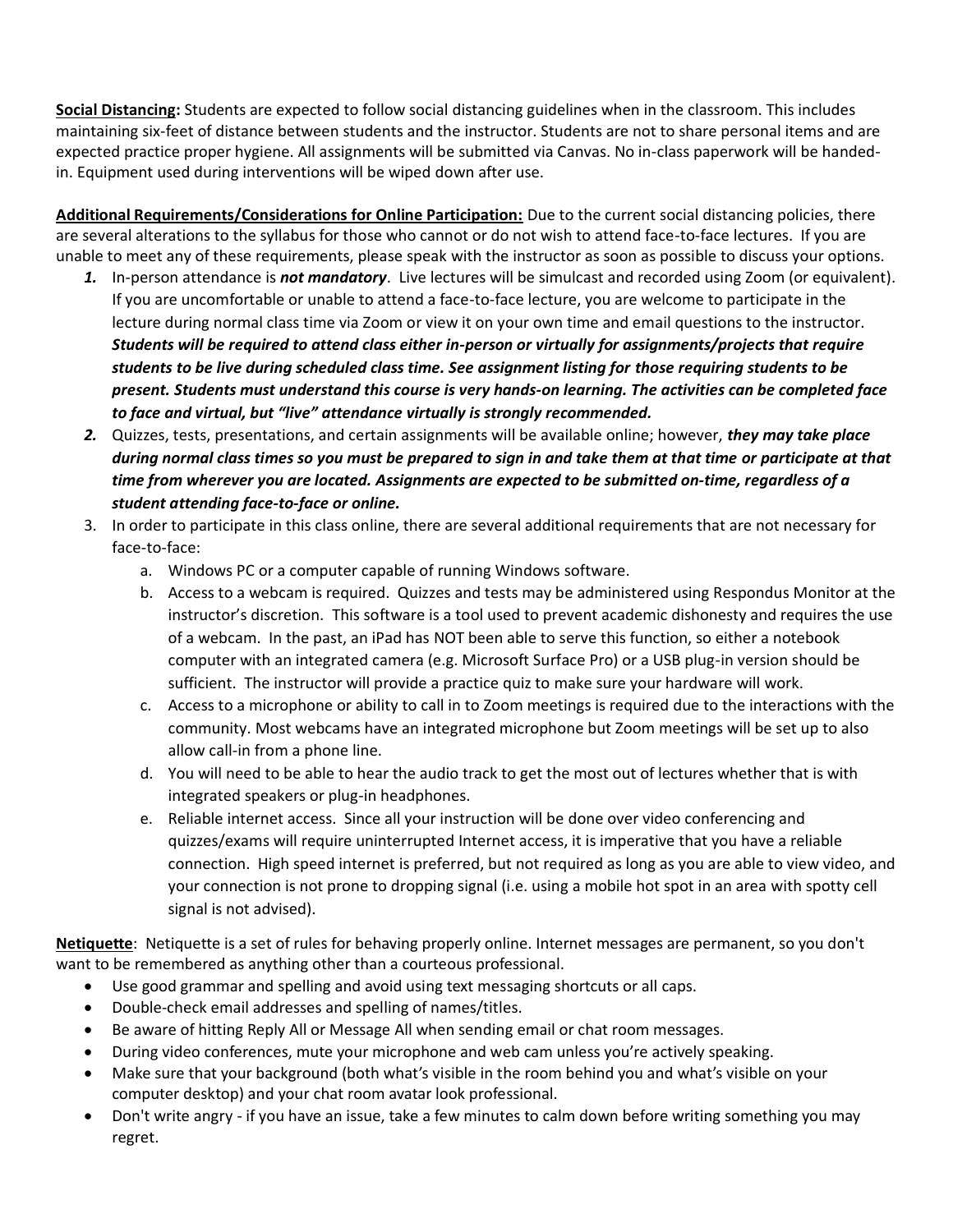Determination of what is inappropriate behavior will be at the discretion of the instructor and may result in being dropped from the class or brought before the University disciplinary committee. Examples of inappropriate behavior include, but aren't limited to: swearing and profanity, insensitivities to differences in cultural and linguistic backgrounds, different political and religious beliefs, "flaming" (publicly attacking or insulting) another student.

**A word of caution about working online.** *Do not assume that you will have more free time just because you're doing a course online.* With a face-to-face class the rule of thumb is to spend 3 hours outside of class for every credit hour; for example, for a three-credit hour class, you should be spending an ADDITIONAL 9 hours outside of class preparing (reading assigned chapters, doing suggested problems, reviewing notes, etc) for a total of 12 hours spent each week just on that class. If the same class is offered online, you should plan to spend the same 12 hours on the class, without having a scheduled meeting time. It is easy to convince yourself that "Since I don't have to go to class, I can do other things like work full time." *While some students may be able to handle a 40-hour-a-week job and 60 hours of school (15 credit hours + 15\*3 hours of homework) every week, students often quickly get in over their heads and fall behind on schoolwork. For reference, there are only 168 hours in a 7-day week. If we must go online at some point this semester, please carefully consider your options and your personal study habits when planning your time.*

# *TENTATIVE OUTLINE: DUE DATES AND TOPICS ARE SUBJECT TO CHANGE*

| <b>Week</b> | <b>TOPIC</b>                                                                                                                    | <b>OTHER ITEMS DUE</b>                                 |
|-------------|---------------------------------------------------------------------------------------------------------------------------------|--------------------------------------------------------|
| 8/17        | Intro of course/syllabus/LAM/APIED                                                                                              |                                                        |
| 8/24        | Chapt 3. Stumbo: Selecting programs & activities based<br>on goals & outcomes (cont.) (7.02.01)                                 |                                                        |
| 8/31        | Task Analysis & Activity analysis (7.02.01) Chapt. 4:<br>Planning and Leading Groups/Listening Techniques<br>(Stumbo) (7.02.01) | <b>TR-iffic Prep</b>                                   |
| 9/7         | Chapt. 4 & Leisure Education                                                                                                    | <b>TR-iffic Prep</b>                                   |
| 9/14        | Leisure Education                                                                                                               | <b>TR-iffic Prep</b>                                   |
| 9/21        | Leisure Education Prep & Presentations                                                                                          | <b>Leisure Ed Presentations</b><br><b>Thursday</b>     |
| 9/28        | Leisure Education Presentations                                                                                                 | <b>Leisure Edudation</b><br><b>Presentations</b>       |
| 10/5        | Interventions Tech/Community Interventions Prep                                                                                 | <b>Exam 1 due Thursday: On</b><br><b>Canvas</b>        |
| 10/12       | Interventions/Community Prep/TR-Iffic Prep                                                                                      | <b>Community Interventions</b>                         |
| 10/19       | Intervention techniques/TR-Iffic Prep/Community<br><b>Interventions</b>                                                         | <b>Community Interventions</b>                         |
| 10/26       | Intervention techniques & Community Interventions<br>Prep                                                                       | <b>Community Interventions</b>                         |
| 11/2        | Intervention techniques<br>TR-iffic Field Day (Thursday)                                                                        | <b>Community Interventions</b><br>& TR-iffic Field Day |
| 11/9        | <b>Intervention Techniques</b>                                                                                                  | <b>Community Interventions</b>                         |
| 11/16       | <b>Intervention Techniques</b>                                                                                                  | <b>Community Interventions</b>                         |
| 11/23       | <b>Dismiss Thanksgiving Break/Online Completion</b>                                                                             |                                                        |
| 11/30       | <b>Intervention Techniques/Test Review</b>                                                                                      | <b>Activity Resource Book</b><br><b>Due Thursday</b>   |